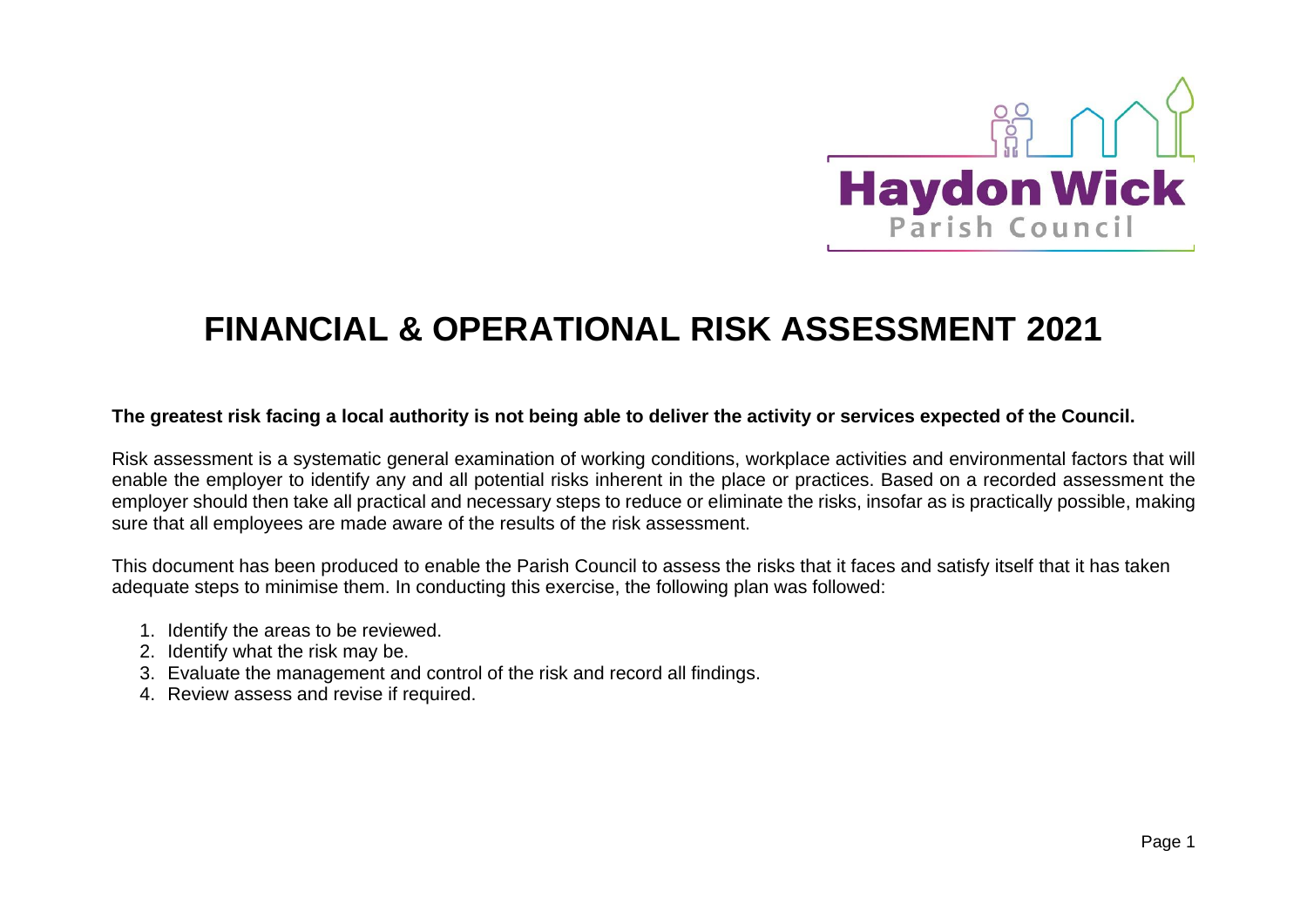| <b>1. FINANCIAL AND MANAGEMENT</b> |                                                                                                                           |       |                                                                                                                                                                                                                                                                                                                                                                                                                                                                                                                                                                                                                                 |                                                      |
|------------------------------------|---------------------------------------------------------------------------------------------------------------------------|-------|---------------------------------------------------------------------------------------------------------------------------------------------------------------------------------------------------------------------------------------------------------------------------------------------------------------------------------------------------------------------------------------------------------------------------------------------------------------------------------------------------------------------------------------------------------------------------------------------------------------------------------|------------------------------------------------------|
| <b>Topic</b>                       | <b>Risk</b>                                                                                                               | H/M/L | <b>Management/control of risk</b>                                                                                                                                                                                                                                                                                                                                                                                                                                                                                                                                                                                               | <b>Review/Assess/Revise</b>                          |
| <b>1.1 Business Continuity</b>     | <b>Risk of Council not</b><br>being able to<br>continue its<br>business due to an<br>unexpected or<br>tragic circumstance | M     | Business continuity plan                                                                                                                                                                                                                                                                                                                                                                                                                                                                                                                                                                                                        | To produce plan and<br>review plan when<br>necessary |
| 1.2 Precept                        | Adequacy of<br>precept                                                                                                    |       | To determine the level of reserves to be held<br>and the precept amount required, the Parish<br>Council regularly receives budget update<br>information and the precept is an agenda<br>item at full Council. At the Precept meeting<br>Council receives a budget update report,<br>including actual position, variances and<br>projections. With this information the Council<br>maps out the required monies for standing<br>costs and projects for the following year and<br>applies specific figures to budget headings,<br>the total of which is resolved to be the<br>precept amount to be requested from the<br>Borough. | <b>Existing procedure</b><br>adequate                |
|                                    | Requirements not<br>submitted to<br>Borough Council;<br>amount not<br>received from<br><b>Borough Council</b>             | L     | Deadline input to Clerk's/Officer's Calendar.<br>The required figure is submitted by the Clerk<br>in writing to the Borough Council. Bank<br>Statements monitored for income received.<br>The Clerk informs Council when the monies<br>are received (April & September).                                                                                                                                                                                                                                                                                                                                                        | <b>Existing procedures</b><br>adequate               |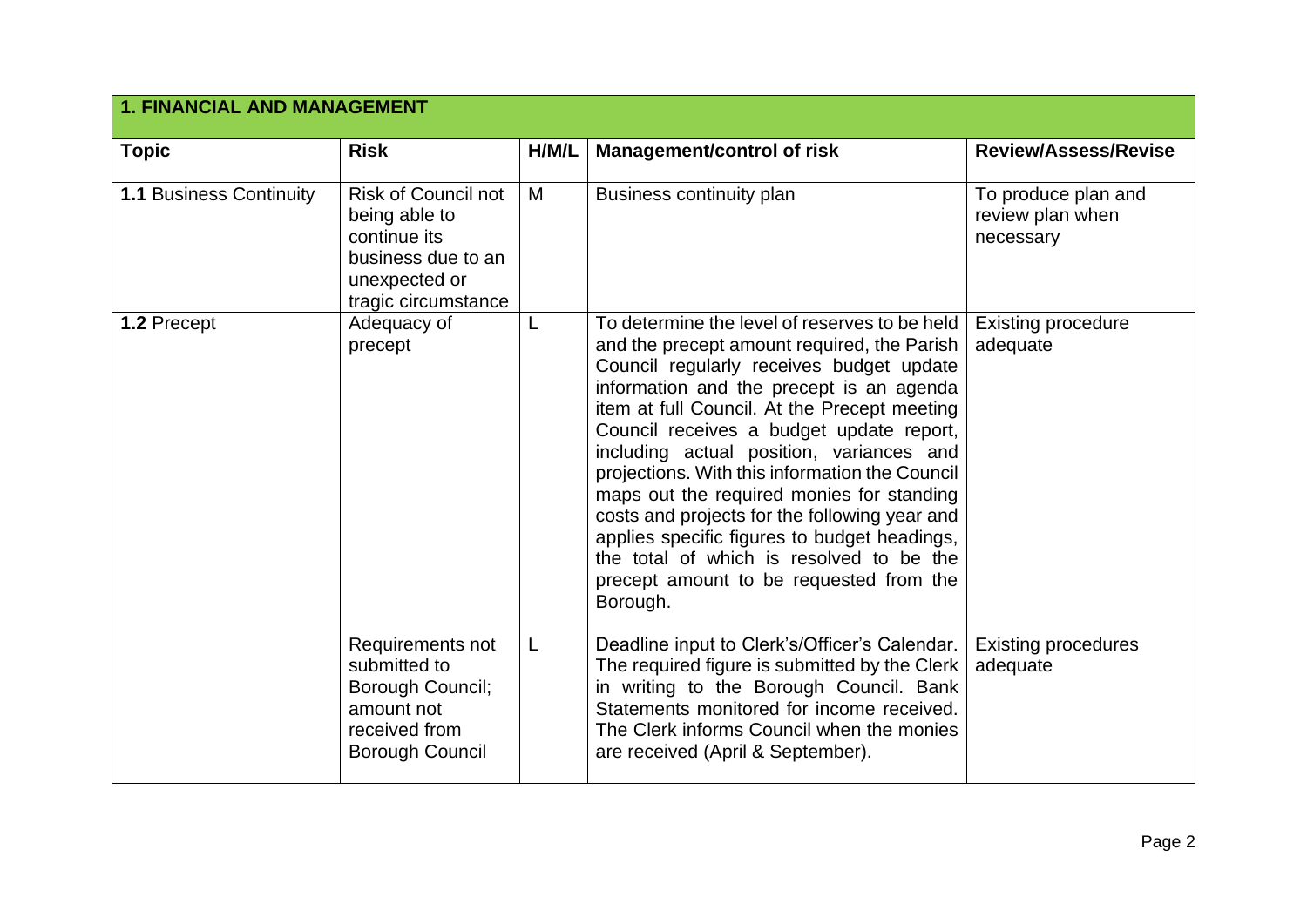| <b>1.3 Financial Records</b> |                                                 |        |                                                                                                                                                                                                                                       |                                                                                                                                       |
|------------------------------|-------------------------------------------------|--------|---------------------------------------------------------------------------------------------------------------------------------------------------------------------------------------------------------------------------------------|---------------------------------------------------------------------------------------------------------------------------------------|
|                              | Inadequate records                              | L      | The Council has Financial Regulations                                                                                                                                                                                                 | <b>Existing procedure</b>                                                                                                             |
|                              |                                                 |        | which set out the requirements.                                                                                                                                                                                                       | adequate.                                                                                                                             |
|                              | Financial                                       | L      |                                                                                                                                                                                                                                       |                                                                                                                                       |
|                              | irregularities                                  |        | Finances managed using Rialtas Suite                                                                                                                                                                                                  | <b>Review the Financial</b>                                                                                                           |
|                              |                                                 |        | finance package.                                                                                                                                                                                                                      | Regulations annually.                                                                                                                 |
| 1.4 Bank and Banking         | Inadequate checks                               | L      | The Council has Financial Regulations<br>which set out the requirements for banking,<br>and reconciliation of accounts.                                                                                                               | <b>Existing procedure</b><br>adequate.                                                                                                |
|                              | Bank payment<br>mistakes<br>Loss / Charges      | L<br>L | Occasional errors in processing payments<br>will be discovered when the bank accounts<br>are reconciled once a month. These are<br>dealt with immediately by either informing<br>the bank and awaiting their correction or            | <b>Review the Financial</b><br>Regulations when<br>necessary and bank<br>signatory list when<br>necessary, especially                 |
|                              |                                                 |        | contacting the supplier and making the<br>necessary corrections.                                                                                                                                                                      | after the Annual Council<br>Meeting and an election.                                                                                  |
|                              | <b>Fraudulent access</b><br>to/use of bank card | L      | Card readers and PIN numbers kept in the<br>locked safe.                                                                                                                                                                              |                                                                                                                                       |
|                              | reader                                          | L      | When a member of staff leaves, the bank is<br>informed and the card reader destroyed.                                                                                                                                                 | Monitor the bank<br>statements<br>monthly.                                                                                            |
| 1.5 Cash                     | Loss through theft<br>or dishonesty             | L      | The Council has Financial Regulations<br>which set out the requirements. Cash<br>received is banked each month and kept in<br>the locked and fire proof safe. Risk<br>Assessment is carried out for the banking of<br>money by staff. | <b>Existing procedure</b><br>adequate.<br><b>Review the Financial</b><br>Regulations annually.<br><b>Implement Risk</b><br>Assessment |
|                              |                                                 |        | Petty cash and other income is balanced<br>monthly, checked by Clerk. Petty Cash is<br>approved by Council during the approval of<br>payments process.                                                                                |                                                                                                                                       |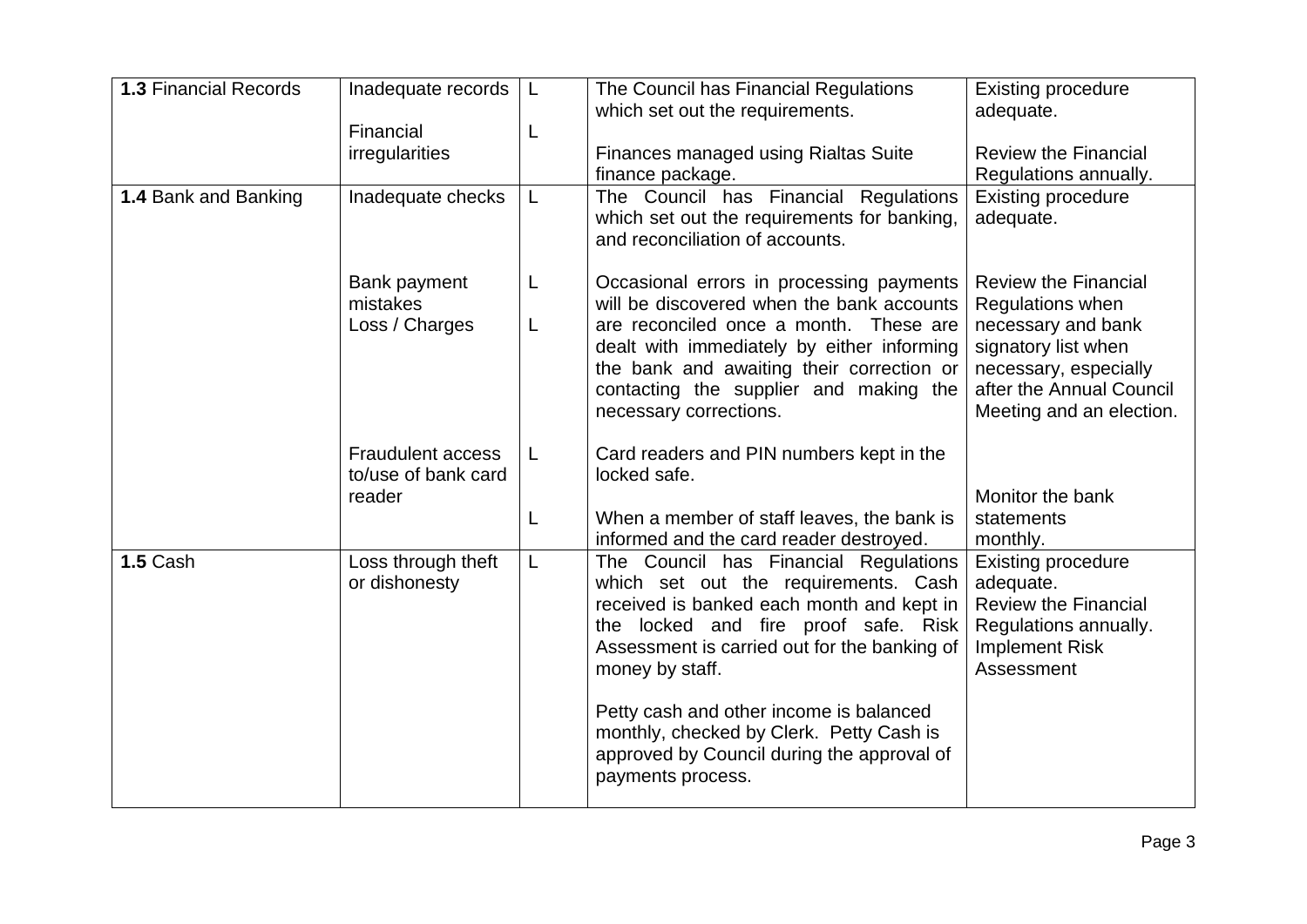| 1.6 Reporting and<br>Auditing                           | Information<br>communication     | L | A budget monitoring statement is produced<br>regularly before each Full Council and<br>Finance meeting with the agenda, discussed<br>and approved at the meeting.                                                                                                                              | <b>Existing communication</b><br>procedures adequate.                                                                                                           |
|---------------------------------------------------------|----------------------------------|---|------------------------------------------------------------------------------------------------------------------------------------------------------------------------------------------------------------------------------------------------------------------------------------------------|-----------------------------------------------------------------------------------------------------------------------------------------------------------------|
|                                                         | Compliance                       | L | On a monthly basis this statement includes,<br>bank reconciliation, budget update, and a<br>breakdown of receipts and payments<br>balanced against the bank (cashbook).<br>Council should regularly audit internally to<br>comply with the Fidelity Guarantee.                                 | Council annually<br>appoints an Internal<br><b>Auditor for Fidelity</b><br>Compliance. An internal<br>audit shall take place one<br>per year (over two visits). |
| 1.7 Direct costs;<br>overhead expenses;<br><b>Debts</b> | Goods not supplied<br>but billed | L | The Council has Financial Regulations<br>which set out the requirements. At each<br>Council meeting the list of invoices awaiting                                                                                                                                                              | <b>Existing procedure</b><br>adequate.                                                                                                                          |
|                                                         | Incorrect invoicing              | L | approval is distributed to Councillors, and                                                                                                                                                                                                                                                    | <b>Review the Financial</b>                                                                                                                                     |
|                                                         | Cheque payable<br>incorrect      | L | considered. Council approves the list of<br>requests for payment. Within the following<br>three days, two Councillors check a random<br>sample of up to four invoices against the<br>referenced payments list as submitted to the<br>Full Council and initials the Payment<br>Checklist sheet. | Regulations annually.                                                                                                                                           |
|                                                         | Loss of stock                    | L | The Council has minimal stocks (mainly<br>PPE); these are checked and monitored by<br>the Clerk.                                                                                                                                                                                               |                                                                                                                                                                 |
|                                                         | Unpaid invoices                  | L | Unpaid invoices to the Council for services<br>are pursued and where possible, payment is<br>obtained in advance. Financial Regulations<br>stipulate when a bad debt can be written off.                                                                                                       |                                                                                                                                                                 |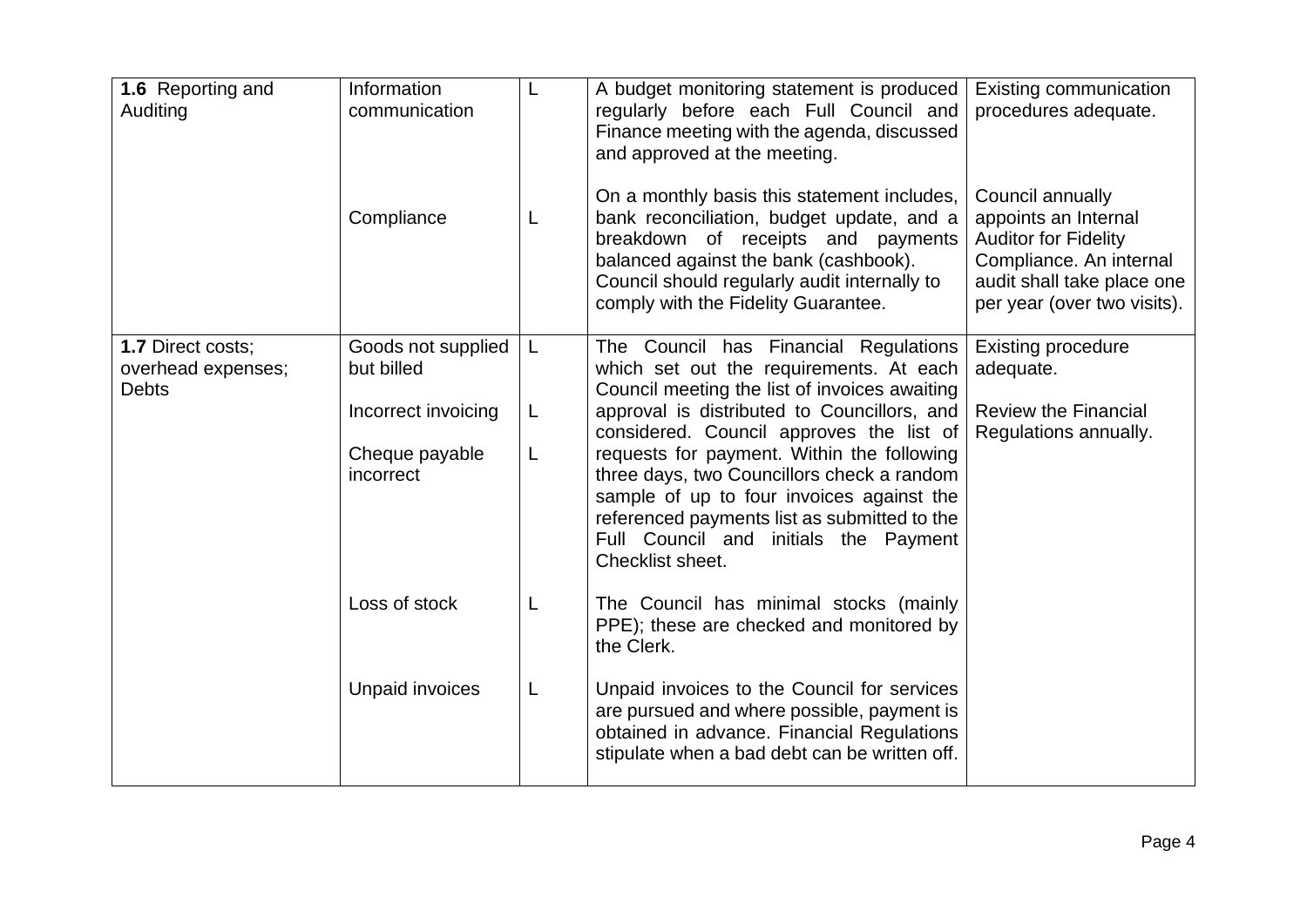| 1.8 Grants and<br>support - payable  | Power to pay<br>Authorisation of<br>Council to pay | L | Grants are first considered at a Grants<br>working party, three times per annum and<br>put to Full Council for approval (as per the<br>Committee's Terms of Reference).                                                                                                                                                                                | <b>Existing procedure</b><br>adequate.                                                                                                                            |
|--------------------------------------|----------------------------------------------------|---|--------------------------------------------------------------------------------------------------------------------------------------------------------------------------------------------------------------------------------------------------------------------------------------------------------------------------------------------------------|-------------------------------------------------------------------------------------------------------------------------------------------------------------------|
|                                      |                                                    |   | All such expenditure goes through the<br>required Council process of approval and<br>minuted.                                                                                                                                                                                                                                                          | <b>The Parish Council</b><br>currently has the General<br>Power of competence.                                                                                    |
| 1.9 Grants - receivable              | <b>Receipts of Grant</b>                           | L | Should the Parish Council receive a grants<br>the appropriate terms & conditions shall be<br>applied and complied with. One off grants<br>would come with terms and conditions to be<br>satisfied.                                                                                                                                                     | <b>Existing procedure</b><br>adequate. Terms of the<br>grant funder shall be put<br>in place.                                                                     |
| 1.10 Charges - rentals<br>receivable | Receipt of rental                                  | L | Leisure Garden Plots: The Clerk issues a<br>lease for usage along with an invoice<br>depending on when the plot is taken on, in<br>line with Leisure Garden Tenancy Rules &<br>Regulations. Both parties sign the lease and<br>the Parish Council copy is held in Parish<br>Council records. The cheque/cash is<br>received and banked. Receipt given. | <b>Existing procedure</b><br>adequate.<br>Leisure Garden Tenancy<br><b>Rules &amp; Regulations</b><br>reviewed as necessary<br>Review lease and fees<br>annually. |
|                                      |                                                    |   |                                                                                                                                                                                                                                                                                                                                                        | Ensure payment is<br>received by regular<br>checks against the<br>Leisure Garden list of<br>payments.                                                             |
|                                      |                                                    | L | Regular inspections take place and if a plot<br>is found to be uncultivated, a letter is sent<br>to the plot holder. If no action is taken by<br>the next inspection, a Notice to Quit is sent                                                                                                                                                         |                                                                                                                                                                   |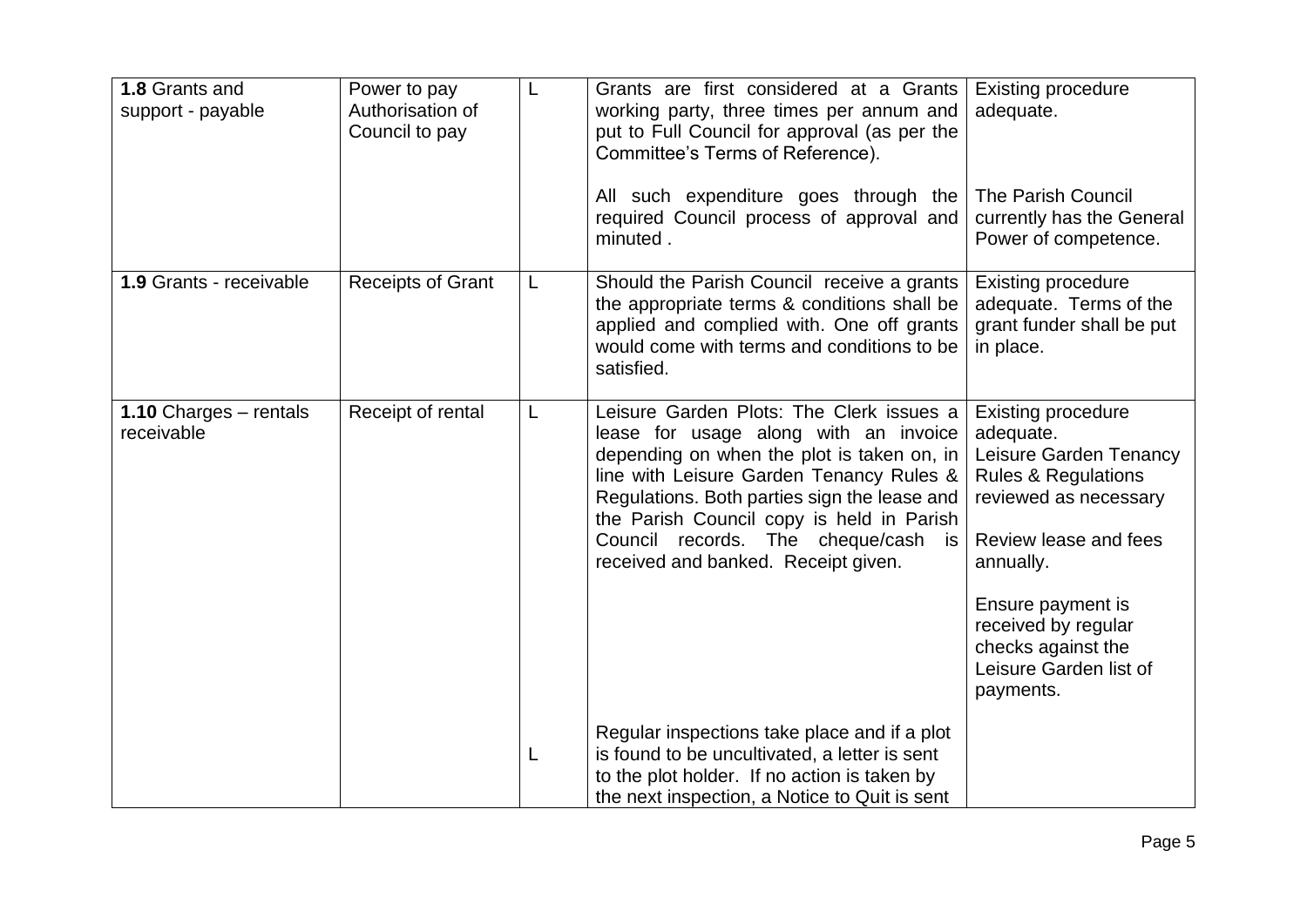|                                                                                      |                  | and the plot is taken back and offered to a<br>resident on the waiting list.<br>Room hire: Invoices are issued monthly<br>using the finance package, for bookings<br>made in that month.                                                                                                                                                                                                                                                                                                         | The finance system sales<br>ledger is monitored each<br>month before financial<br>month end takes place.<br>Any outstanding<br>balances are followed up.                                                |
|--------------------------------------------------------------------------------------|------------------|--------------------------------------------------------------------------------------------------------------------------------------------------------------------------------------------------------------------------------------------------------------------------------------------------------------------------------------------------------------------------------------------------------------------------------------------------------------------------------------------------|---------------------------------------------------------------------------------------------------------------------------------------------------------------------------------------------------------|
| incorrectly<br>Overspend on<br>services                                              | L<br>M           | the Council's Standing Orders and<br><b>Financial Regulations</b>                                                                                                                                                                                                                                                                                                                                                                                                                                | <b>Existing procedure</b><br>adequate. Process and<br>criteria for awarding<br>contracts laid down in the<br><b>Financial Regulations</b><br>2019 Financial<br><b>Regulations reviewed</b><br>annually. |
| Salary paid<br>incorrectly.<br>Wrong hours paid<br>Wrong rate paid<br>False employee | L<br>L<br>L<br>L | Parish<br>Council<br><b>The</b><br>authorises<br>the<br>appointment of all employees through a<br>Personnel Sub Committee. Salary rates are<br>assessed annually by the same Sub<br>Committee and applied on 1 April each year.<br>Salaries are processed each month using<br><b>Brightpay</b><br>software<br>(Inland<br>Revenue<br>approved).<br>Checks of the details entered in the payroll<br>system are made by a second officer/<br>appropriate member of staff before payment<br>is made. | Existing appointment and<br>payment system is<br>adequate.                                                                                                                                              |
|                                                                                      | Work awarded     |                                                                                                                                                                                                                                                                                                                                                                                                                                                                                                  | All legal requirements met and contained in                                                                                                                                                             |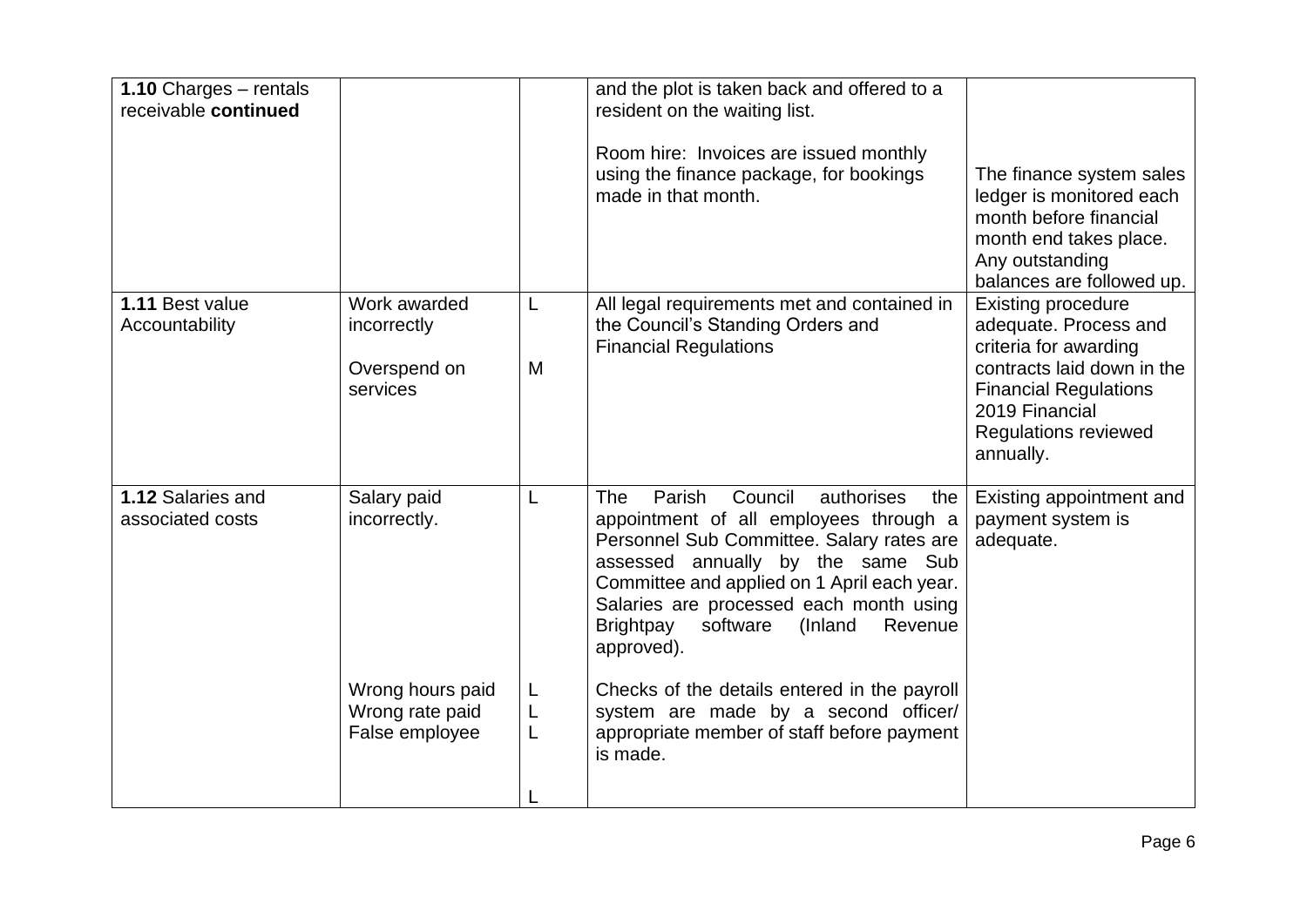|                | Wrong deductions<br>of NI or Tax                                 | L   | Salary, pension and PAYE payments are<br>submitted to Full Council each month for<br>approval. Payments are made by BACs by a<br>third authorised member of staff.                                                   | Internal system                                                                                            |
|----------------|------------------------------------------------------------------|-----|----------------------------------------------------------------------------------------------------------------------------------------------------------------------------------------------------------------------|------------------------------------------------------------------------------------------------------------|
|                | Unpaid Tax & NI<br>contributions to the<br><b>Inland Revenue</b> |     | software<br><b>Brightpay</b><br>(Inland<br>Revenue<br>approved) is updated annually. All Tax, NI<br>and pension payments are submitted to the<br>Inland Revenue and to Wiltshire Pension<br>Fund on a monthly basis. | implemented for ensuring<br>that all payments due are<br>made on time using the<br>Outlook calendar system |
|                |                                                                  |     | All contracts of employment contain a<br>section on overpayment and the process for<br>recouping overpayments should this occur.                                                                                     |                                                                                                            |
| 1.13 Employees | Loss of key<br>personnel                                         | M   | Reference to the Continuity Plan should be<br>made in case of loss of key personnel.                                                                                                                                 | Ensure continuity plan is<br>in place.                                                                     |
|                | Key personnel on<br>long term sickness<br>leave                  | M/H | Insurance cover is in place to provide cover<br>if key personnel are on long term sick.                                                                                                                              |                                                                                                            |
|                | Prolonged sickness<br>absence                                    | M/H | Monitor staff absences. Implement return to<br>work processes.                                                                                                                                                       |                                                                                                            |
|                | Fraud by staff<br>Actions undertaken<br>by staff                 | L   | The requirements of the Fidelity Guarantee<br>insurance to be adhered to with regards to<br>Fraud.                                                                                                                   |                                                                                                            |
|                | Legislation not<br>followed                                      | L   | The Clerk should be provided with relevant<br>reference<br>books,<br>training,<br>access<br>to                                                                                                                       | Purchase revised books.<br>Membership of the<br><b>SLCC/Wiltshire</b>                                      |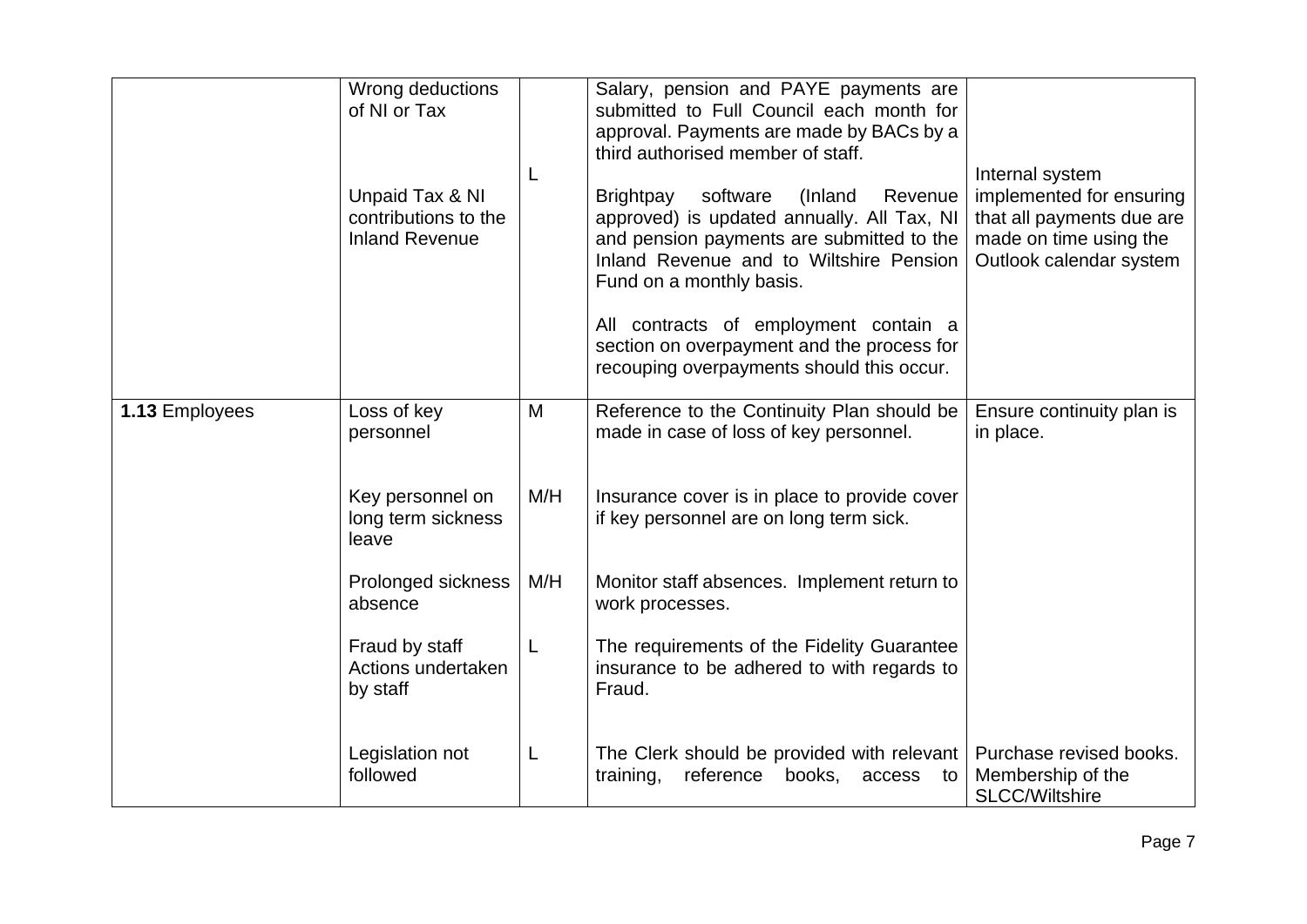| 1.13 Employees      |                            |     | assistance and legal advice required to         | <b>Association Local</b>  |
|---------------------|----------------------------|-----|-------------------------------------------------|---------------------------|
| continued           |                            |     | undertake the role.                             | Council (WALC)/NALC.      |
|                     | <b>Health &amp; Safety</b> | H   |                                                 |                           |
|                     |                            |     | Staff should be provided with adequate          |                           |
|                     |                            |     | direction and safety equipment needed to        |                           |
|                     |                            |     | undertake the roles, ie. protective clothing    |                           |
|                     |                            |     | and training. Sufficient budget allowed         |                           |
|                     | Exposure to                |     | when setting budgets annually.                  |                           |
|                     | diseases (outside          |     |                                                 | Monitor working           |
|                     | workers)                   |     | Inoculation programme in place.                 | conditions, safety        |
|                     |                            |     |                                                 | requirements and          |
|                     |                            |     |                                                 | insurance regularly.      |
| 1.14 Councillor     | Councillors over-          | L   | Councillors to annually resolve whether to      | <b>Existing payment</b>   |
| allowances          | paid/Income tax            |     | accept or reject the Local Authority's          | procedure adequate.       |
|                     | deduction                  |     | Independent Renumeration Scheme. If             |                           |
|                     |                            |     | rejected, an alternative scheme will be put in  |                           |
|                     |                            |     | its place and agreed by Full Council. This      |                           |
|                     |                            |     | scheme<br>will be advertised<br>to<br>the       |                           |
|                     |                            |     | parishioners through the usual channels.        |                           |
|                     |                            |     |                                                 |                           |
|                     |                            |     | A yearly allowance is paid to the Councillors   |                           |
|                     |                            |     | in monthly payments.                            |                           |
|                     |                            |     | Payments are processed using Brightpay          |                           |
|                     |                            |     | software.<br><b>Process</b><br>for<br>recouping |                           |
|                     |                            |     | overpayments in place.                          |                           |
| 1.15 Election costs | Risk of an election        | L/M | Risk is higher in an election year. When an     | Ensure earmarked funds    |
|                     | cost                       |     | election is due the Clerk will obtain an        | are identified each year  |
|                     |                            |     | estimate of costs from the Borough Council      | in order to provide funds |
|                     |                            |     | for a full election and an uncontested          | in an election year       |
|                     |                            |     | election. There are no measures which can       |                           |
|                     |                            |     | be adopted to minimise the risk of having a     |                           |
|                     |                            |     | contested election as this is a democratic      |                           |
|                     |                            |     | process and should not be stifled.              |                           |
|                     |                            |     |                                                 |                           |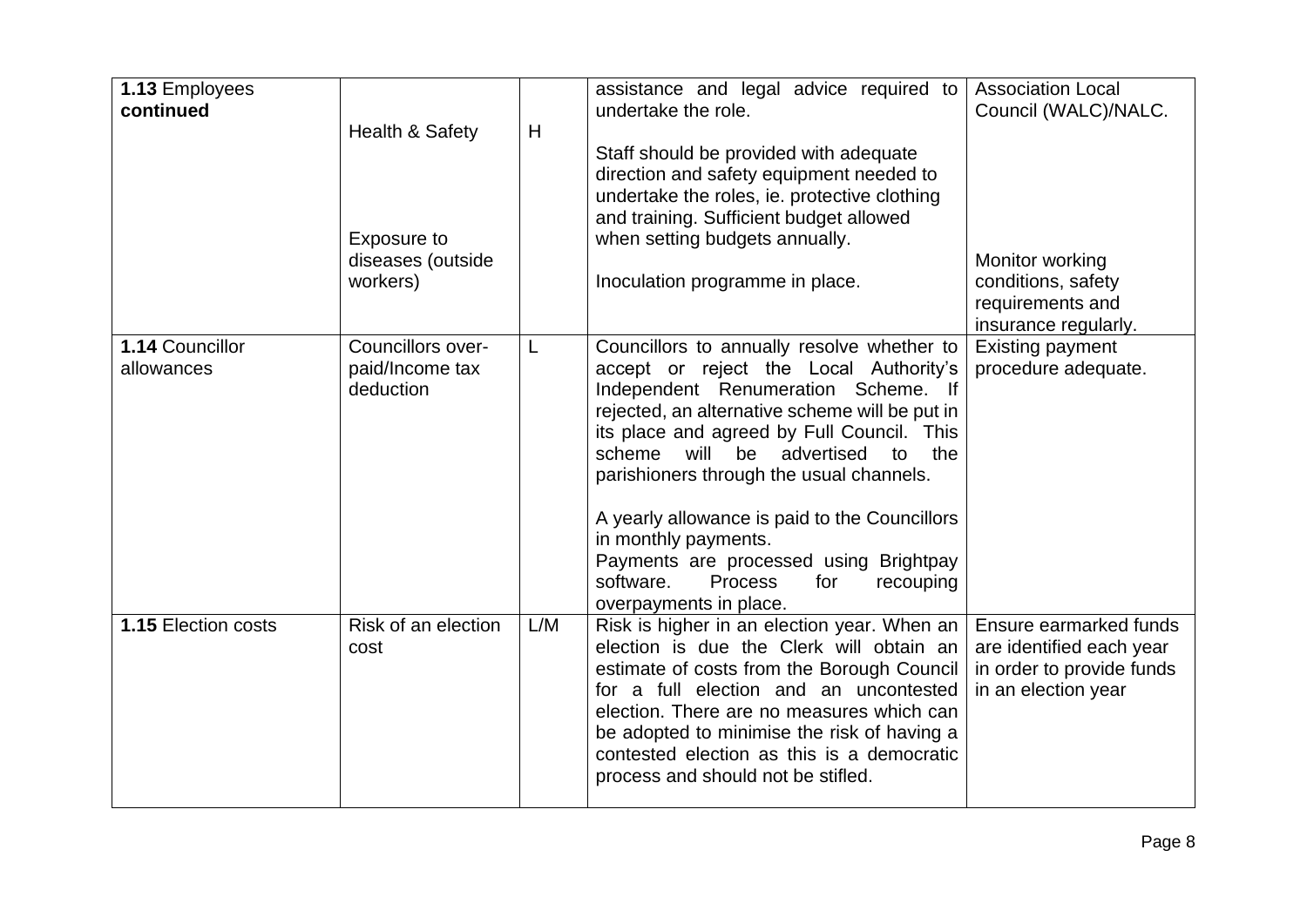| <b>1.16 VAT</b>     | Re-<br>claiming/charging                                                         | L  | The Council has Financial Regulations<br>which set out the requirements<br>VAT submission is made quarterly, taking<br>information provided by Rialtas Suite<br>financial software.<br>New procedure will be introduced post<br>October 2019 when VAT submissions will be<br>made digital.               | <b>Existing procedure</b><br>adequate                                                 |
|---------------------|----------------------------------------------------------------------------------|----|----------------------------------------------------------------------------------------------------------------------------------------------------------------------------------------------------------------------------------------------------------------------------------------------------------|---------------------------------------------------------------------------------------|
| 1.17 Annual Returns | Submit within time<br>limits                                                     | L. | Employer's Annual Return is completed and<br>submitted online and to the Inland Revenue<br>within the prescribed time frame by the<br>Clerk.                                                                                                                                                             | <b>Existing procedures</b><br>adequate                                                |
|                     | Accurately<br>complete the<br>Annual<br>Governance &<br>Accountability<br>Return | L  | Annual Governance and Accountability<br>Return (AGAR) is completed by the RFO,<br>submitted to the internal auditor<br>for<br>completion and signing, taken to a Full<br>Council meeting and considered in the order<br>stipulated by the external auditor and the<br>Accounts & Audit Regulations 2015. | Comprehensive guidance<br>notes and deadlines<br>provided with the AGAR<br>paperwork. |
|                     | Consider the<br>relevant sections in<br>the correct order                        | L  | The Return is signed by the Council and<br>RFO and sent electronically to the External<br>Auditor within timeframe stipulated.                                                                                                                                                                           |                                                                                       |
|                     | Submit the return<br>within the required<br>time frame                           | L  | All of the publication requirements are<br>displayed in such manner and time frame as<br>stipulated under the Accounts & Audit<br>Regulations 2015.                                                                                                                                                      |                                                                                       |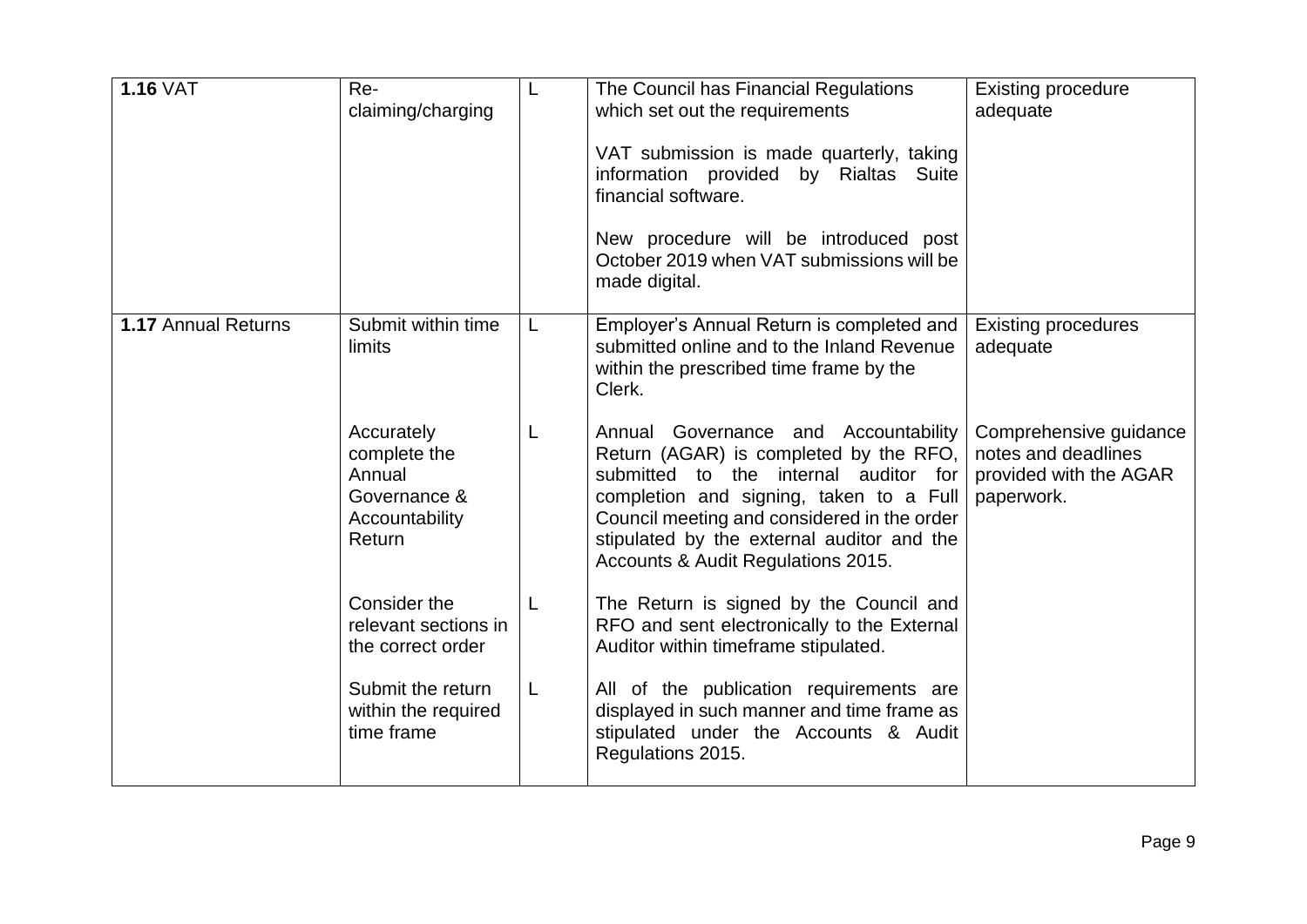| Illegal activity or<br>payments         | L | All activity and payments within the powers<br>and duties of the Parish Council to be                                                                                                                                                                                                                                                                                                                                     | <b>Existing procedure</b><br>adequate.                                            |
|-----------------------------------------|---|---------------------------------------------------------------------------------------------------------------------------------------------------------------------------------------------------------------------------------------------------------------------------------------------------------------------------------------------------------------------------------------------------------------------------|-----------------------------------------------------------------------------------|
|                                         |   | meetings.                                                                                                                                                                                                                                                                                                                                                                                                                 |                                                                                   |
| Accuracy and<br>legality                | L | Minutes and agenda are produced in the<br>prescribed method by the Clerk and adhere<br>to the legal requirements.                                                                                                                                                                                                                                                                                                         | <b>Existing procedure</b><br>adequate.                                            |
|                                         |   | Minutes are approved and signed at the next<br>Council meeting. Minutes and agenda are<br>displayed<br>according<br>the<br>to<br>legal                                                                                                                                                                                                                                                                                    | Guidance/training to<br>Chair of the meeting<br>should be given (if<br>required). |
| Meeting conduct                         | L | Business conducted at Council meetings<br>should be managed by the Chair.                                                                                                                                                                                                                                                                                                                                                 | Members to adhere to<br>Code of Conduct and<br><b>Standing Orders/Meeting</b>     |
| Conflict of interest                    | L | Although not a requirement, the declaring of<br>interests by members at a meeting should<br>be an obvious process to remind Councillors<br>of their duty and should remain on the<br>agenda.                                                                                                                                                                                                                              | Etiquette.<br><b>Existing procedure</b><br>adequate.                              |
| Register of<br><b>Members interests</b> | M | Register of Members Interest forms should<br>be reviewed regularly by Councillors. New<br>Councillors should submit the forms to the<br>Clerk within 28 days <sup>1</sup> of taking up their office.<br>The Clerk will send the form to the Borough<br>Council's Monitoring Officer and upload the<br>forms onto their website.<br>A reciprocal<br>website link is set up between Haydon Wick<br>and the Borough Council. | Members take<br>responsibility<br>to update their Register.                       |
|                                         |   |                                                                                                                                                                                                                                                                                                                                                                                                                           | resolved and minuted at Full Parish Council<br>requirements.                      |

<sup>1</sup> Localism Act 2011 s30 (1)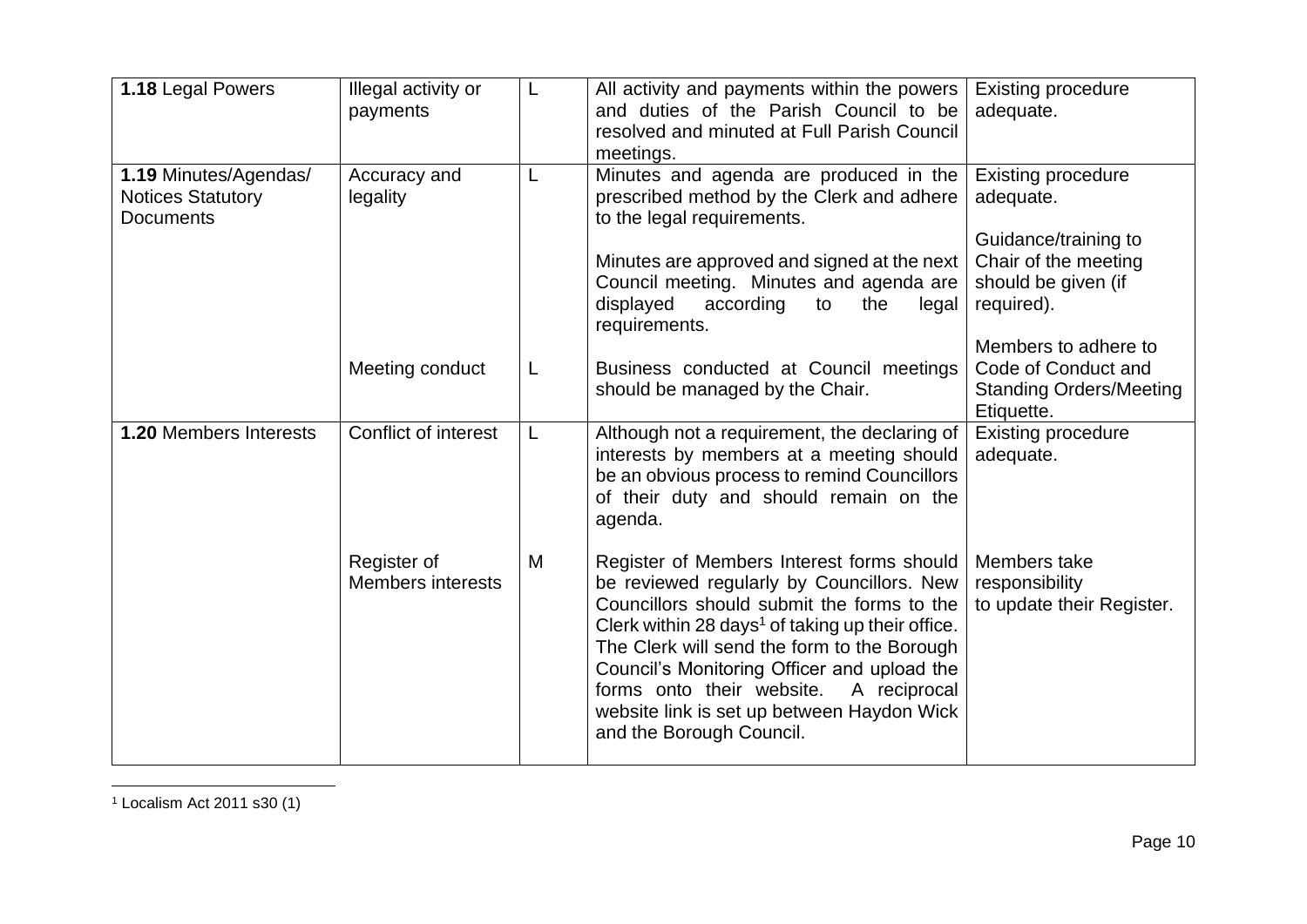| 1.21 Insurance                            | Adequacy<br>Cost                         | L<br>L | An annual review is undertaken (before the<br>time of the policy renewal) of all insurance<br>arrangements in place. Employers and                                               | <b>Existing procedure</b><br>adequate.                                                                                                                                                                   |
|-------------------------------------------|------------------------------------------|--------|----------------------------------------------------------------------------------------------------------------------------------------------------------------------------------|----------------------------------------------------------------------------------------------------------------------------------------------------------------------------------------------------------|
|                                           |                                          |        | Employee liability insurance is a necessity<br>and must be paid for.                                                                                                             | <b>Review insurance</b><br>provision annually.                                                                                                                                                           |
|                                           | Compliance                               | L      | Ensure compliance measures are in place.                                                                                                                                         | Review of compliance.                                                                                                                                                                                    |
|                                           | <b>Fidelity Guarantee</b><br>Cyber crime | M<br>M | Ensure Fidelity checks are in place.                                                                                                                                             | Council to consider<br>taking out cyber crime                                                                                                                                                            |
|                                           |                                          |        |                                                                                                                                                                                  | cover                                                                                                                                                                                                    |
| 1.22 Data protection                      | Policy<br>Provision                      | M      | The Council is registered with the ICO and<br>has nominated two Data Protection Officers<br>to ensure that all requirements of GDPR/<br>Data Protection 2018 Act are adhered to. | <b>Ensure Parish Council</b><br>maintenance registration<br>with the ICO.                                                                                                                                |
|                                           |                                          |        |                                                                                                                                                                                  | The Council has Privacy<br>Policy. A CCTV Policy is<br>also in place which will<br>be reviewed annually.                                                                                                 |
| 1.23 Freedom of<br><b>Information Act</b> | Policy<br>Provision                      | M      | The Council has a model publication<br>scheme for Local Councils in place.                                                                                                       | <b>Ensure the Parish</b><br>Council has an up to date<br>model scheme in place,<br>this is monitored<br>regularly and report any<br>impacts of requests<br>made under the Freedom<br>of Information Act. |
|                                           |                                          |        |                                                                                                                                                                                  |                                                                                                                                                                                                          |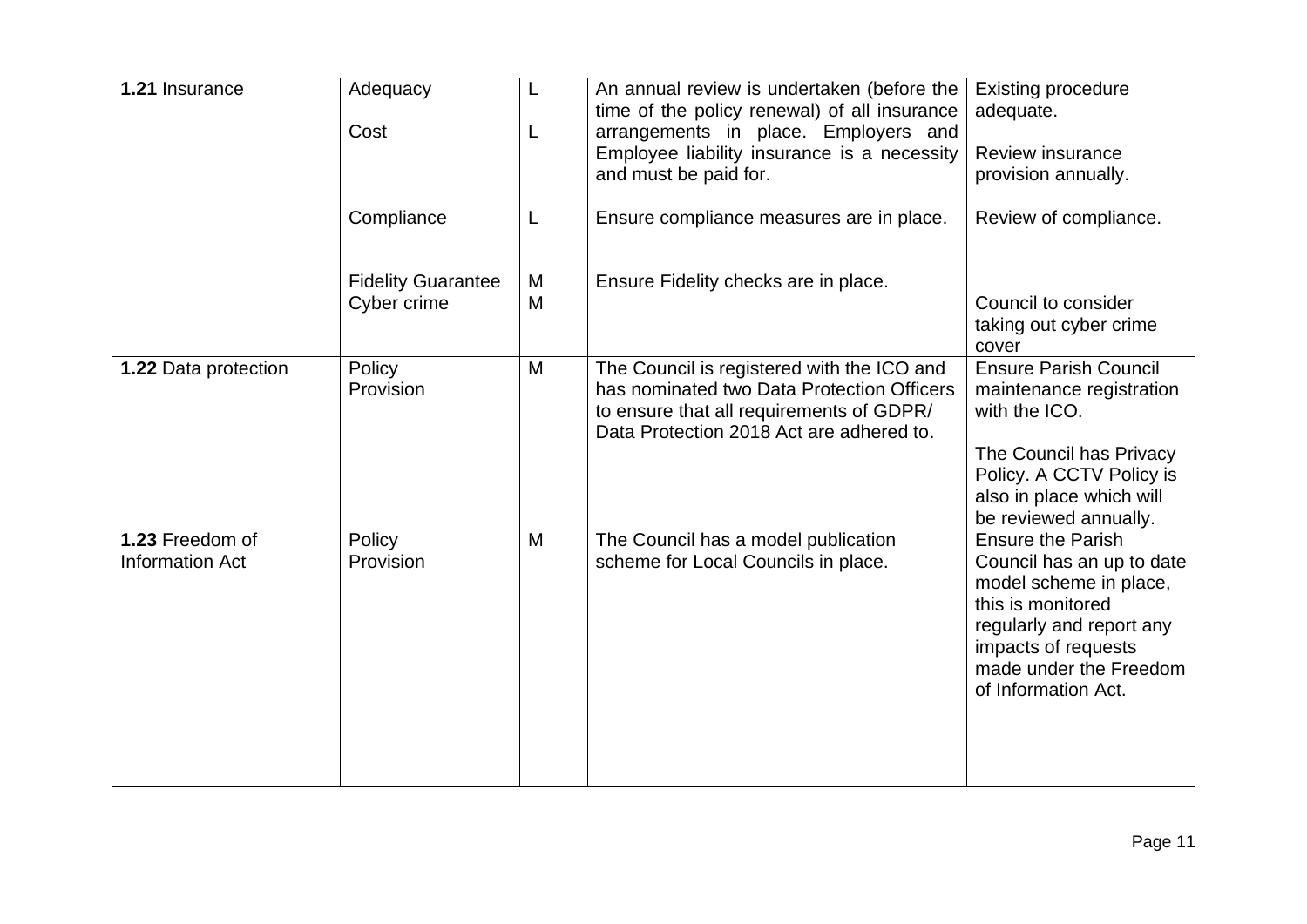|                   | 2. PHYSICAL EQUIPMENT OR AREAS                                |       |                                                                                                                                                                                     |                                                                          |  |  |  |
|-------------------|---------------------------------------------------------------|-------|-------------------------------------------------------------------------------------------------------------------------------------------------------------------------------------|--------------------------------------------------------------------------|--|--|--|
| <b>Subject</b>    | <b>Risk(s) Identified</b>                                     | H/M/L | <b>Management/control of risk</b>                                                                                                                                                   | <b>Review/Assess/Revise</b>                                              |  |  |  |
| 2.1 Assets        | Loss or Damage<br>Risk/damage to third<br>party(ies)/property | H     | An annual review of assets is undertaken for<br>insurance provision, storage and maintenance<br>provisions.                                                                         | Asset register and<br>inventory documents<br>produced and<br>maintained. |  |  |  |
|                   |                                                               | H     | Asset register for items over £500 is updated<br>whenever new items are purchased or disposed<br>of.                                                                                | Equipment kept in<br>secure container<br>overnight.                      |  |  |  |
|                   |                                                               | H     | Separate inventory for items under £500 in value<br>listed and checked/updated by staff annually or<br>when items are purchased or disposed of.                                     |                                                                          |  |  |  |
| 2.2 Maintenance   | Poor performance of<br>assets or amenities                    | L     | All assets owned by the Parish Council are<br>regularly reviewed and maintained.                                                                                                    | <b>Existing procedure</b><br>adequate.                                   |  |  |  |
|                   | Loss of income or<br>performance                              | L     | All repairs and relevant expenditure for these<br>repairs are actioned/authorised in accordance<br>with the correct procedures of the Parish Council.                               | Ensure regular<br>inspections and<br>maintenance are carried             |  |  |  |
|                   | Risk to third parties                                         | L     | Realistic budgets identified for maintenance. All<br>assets are insured and level of cover reviewed<br>annually.                                                                    | out.<br>Budgets identified to                                            |  |  |  |
|                   |                                                               | L     | All public amenity land is inspected regularly by<br>parish employees.                                                                                                              | ensure that regular<br>maintenance works can<br>be carried out           |  |  |  |
| 2.3 Notice boards | Risk/damage/injury<br>to third parties.                       | L     | Parish Council has 12 notice boards sited at<br>various locations within the parish.                                                                                                | <b>Existing procedure</b><br>adequate.                                   |  |  |  |
|                   | Road side safety                                              | L     | The location has approval by relevant parties,<br>insurance cover, inspected regularly - any<br>repairs/maintenance requirements brought to<br>the attention of the Parish Council. |                                                                          |  |  |  |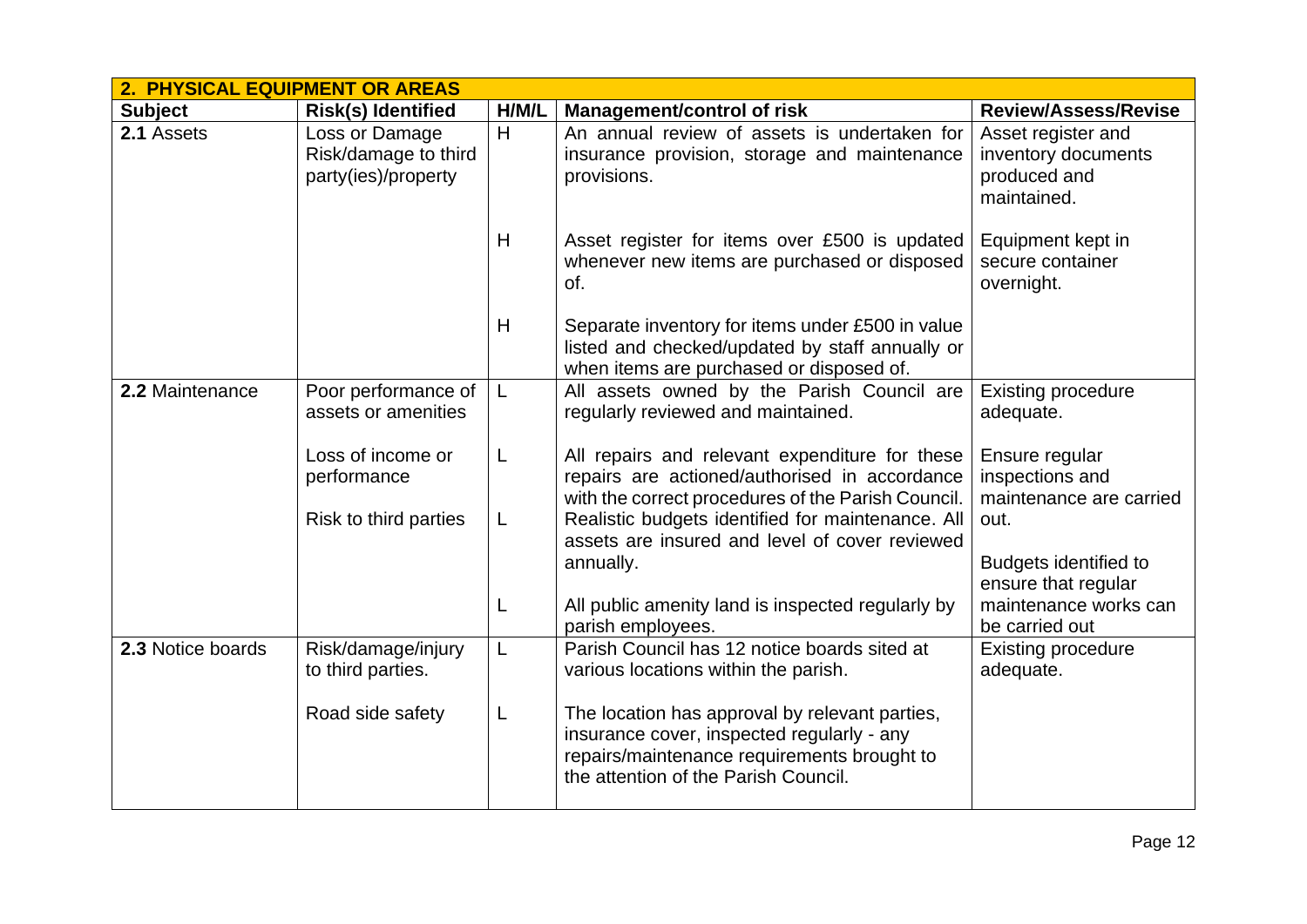| 2.4 Street furniture             | Risk/damage/injury<br>to third parties | L           | The Parish Council is responsible for a number<br>of seats, litter bins, dog bins, Tommy figure and<br>benches and seven bus shelters around the<br>parish. These are all covered by insurance.                                                                                                                                                                                    | <b>Existing procedure</b><br>adequate.<br>Public Liability in place                                                                                                        |
|----------------------------------|----------------------------------------|-------------|------------------------------------------------------------------------------------------------------------------------------------------------------------------------------------------------------------------------------------------------------------------------------------------------------------------------------------------------------------------------------------|----------------------------------------------------------------------------------------------------------------------------------------------------------------------------|
|                                  |                                        |             | Any defects are reported by Parks & Open<br>Spaces Team. All reports of damage or faults<br>are reported to Council and/or dealt with<br>appropriately.                                                                                                                                                                                                                            |                                                                                                                                                                            |
| 2.5 Meeting location             | Adequate Health &<br>Safety            | L           | The Parish Council Meetings are held at the<br>council offices, usually on the ground floor.                                                                                                                                                                                                                                                                                       | <b>Existing locations</b><br>adequate.                                                                                                                                     |
|                                  |                                        | M           | The premises and the facilities are considered<br>to be adequate for the Clerk, Councillors and<br>Public who attend from Health and Safety and<br>comfort aspects.                                                                                                                                                                                                                | There is no access to<br>the upper floor for the<br>staff, councillor or the<br>public with mobility<br>issues. Consider the<br>possibility of having a lift<br>installed. |
| 2.6 Council records<br>$-$ paper | Loss through:<br>theft fire damage     | L<br>M<br>L | The Parish Council records are stored at the<br>Parish Council offices. Records include historical<br>correspondence, minute books and copies,<br>leases for land or property, records such as<br>personnel, insurance, salaries etc. Recent<br>materials are in a (metal filing cabinet (not fire<br>proof)) and older more historical records in the<br>Parish Council archives. | Damage (apart from fire)<br>and theft is a low risk<br>and so provision<br>adequate.<br>Deeds/leases are copied<br>and deposited off-site.                                 |
|                                  |                                        |             | Wiltshire archives in Chippenham holds back<br>copies of all Parish Council magazines.<br>The Council follows statutory regulations for the<br>keeping of documents through its adopted<br><b>Retention Policy.</b>                                                                                                                                                                | Consider purchasing<br>metal filing cabinets for<br>storing of old documents                                                                                               |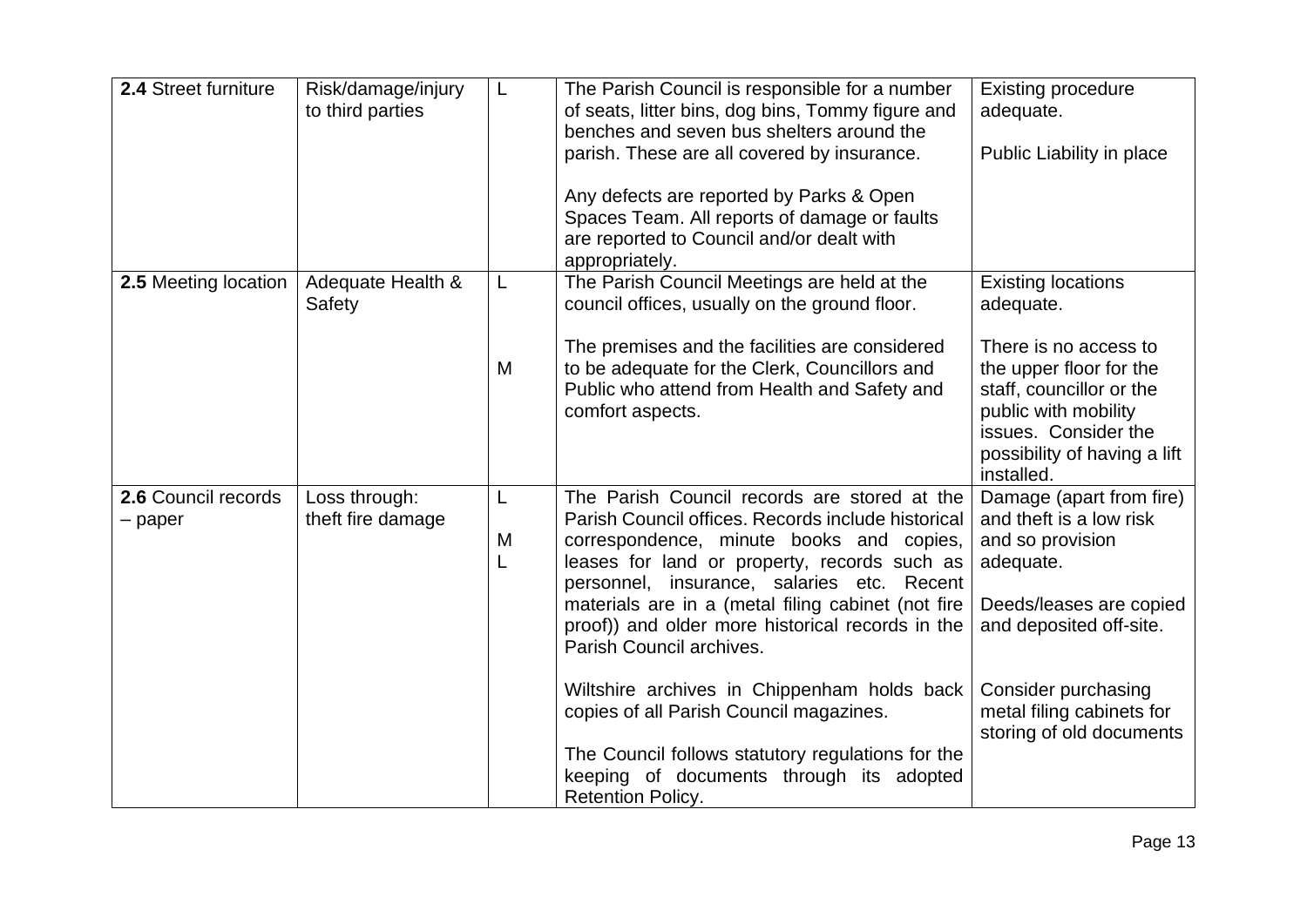| 2.7 Council records<br>- electronic                            | Loss through:<br>theft, fire, damage<br>corruption of<br>computer |        | The Parish Council's electronic records are<br>stored on the Parish Council's servers and<br>backed up by the Council's IT Support providers.<br>Some documents may be stored locally on the<br>Clerk's and office staffs' laptops. This is<br>discouraged.<br>Back-ups of the files are taken at regular<br>intervals, both on and off site. | A back-up of electronic<br>files are carried out on a<br>regular basis. |
|----------------------------------------------------------------|-------------------------------------------------------------------|--------|-----------------------------------------------------------------------------------------------------------------------------------------------------------------------------------------------------------------------------------------------------------------------------------------------------------------------------------------------|-------------------------------------------------------------------------|
| 3. BUILDINGS,                                                  |                                                                   |        |                                                                                                                                                                                                                                                                                                                                               |                                                                         |
| <b>LEISURE</b><br><b>GARDENS &amp;</b><br><b>OPEN SPACES</b>   |                                                                   |        |                                                                                                                                                                                                                                                                                                                                               |                                                                         |
| 3.1 Security                                                   | Unauthorised<br>entry/theft                                       |        | Alarm system in operation.<br>If member of staff is working alone, the front door<br>is locked and last member of staff leaving sets<br>the alarm.<br>Ground floor office has a digital entry system.<br>Upper Office has a chubb lock.                                                                                                       | Systems adequate.<br>Regularly checked and<br>serviced                  |
| 3.2 Health & Safety                                            | Fire, flood incident                                              |        | Fire procedures in place. Smoke alarms and fire<br>extinguishers checked annually. Annual PAT<br>testing of electrical equipment.                                                                                                                                                                                                             | Adequate checks in<br>place                                             |
| 3.3 On-site<br>containers (for<br>Parks & Open<br>Spaces Team) | Unauthorised<br>entry/theft<br>Fire, flood incident               | H<br>H | Due to the temporary nature of the POST office<br>and general storage facilities it is not possible to<br>eliminate the possibility of accidents occurring or<br>of unauthorised access.                                                                                                                                                      |                                                                         |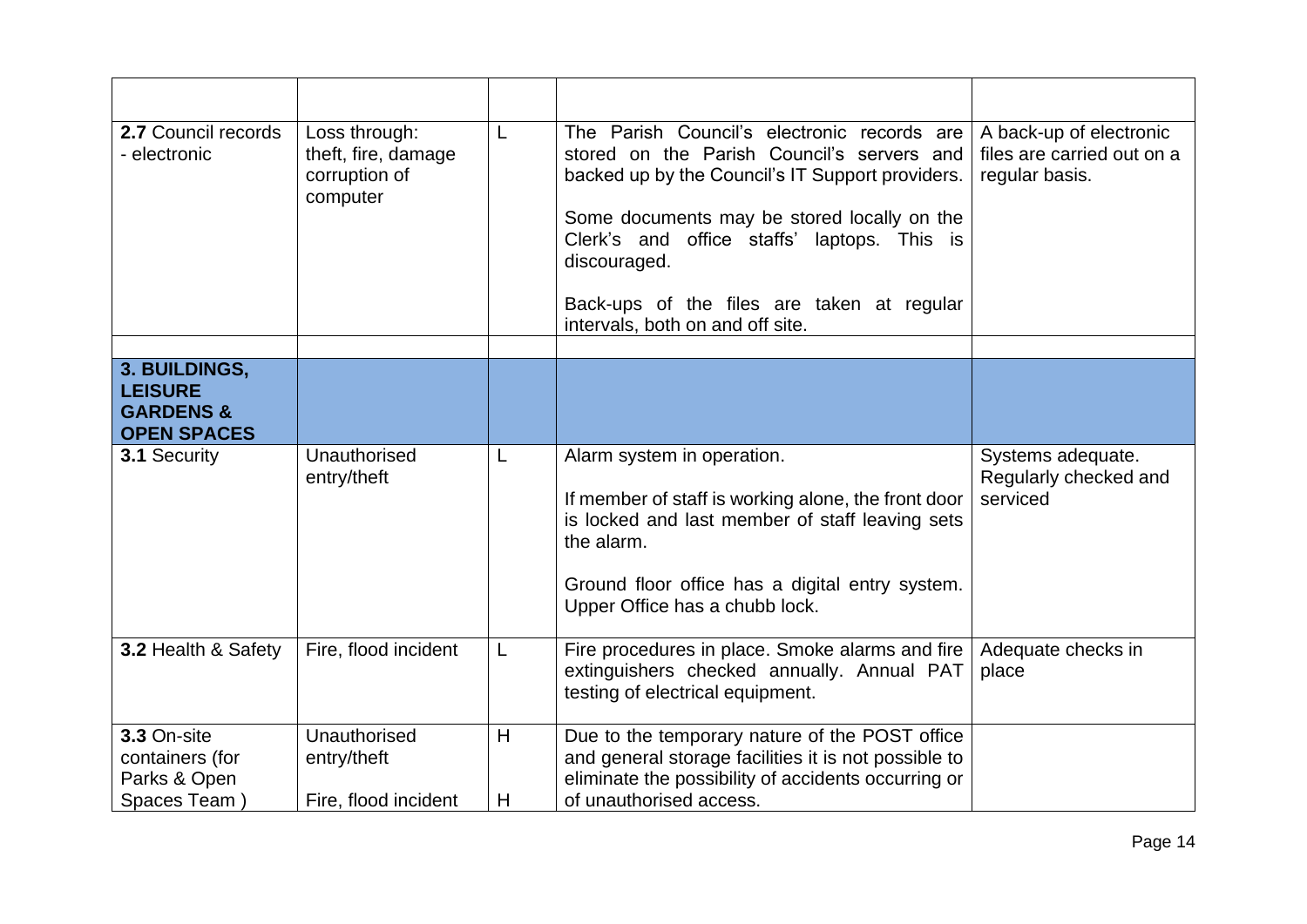| 3.3 On-site<br>containers (for<br>Parks & Open<br>Spaces Team)<br>continued |                  |   | All equipment of a valuable nature is kept in the<br>metal container.<br>Nothing of a sensitive nature is kept on site.                                                                                                                                                 |                                                                                                                                  |
|-----------------------------------------------------------------------------|------------------|---|-------------------------------------------------------------------------------------------------------------------------------------------------------------------------------------------------------------------------------------------------------------------------|----------------------------------------------------------------------------------------------------------------------------------|
| 3.4 Leisure<br>Gardens                                                      | Poor maintenance | H | Monthly checks take place to ensure Leisure<br>Gardens are maintained to the required<br>standard. Letters of non-cultivation are sent to<br>those deemed to be sub-standard. Notice to quit<br>letters are sent if, on the second visit, no<br>improvement is obvious. | Adequate process in<br>place                                                                                                     |
|                                                                             | Vandalism        | L | Padlocks on gates with combination lock.                                                                                                                                                                                                                                | Combination changed<br>annually<br>Adequate $-$ as long as<br>plot holders and staff do<br>lock gates when last<br>person leaves |
|                                                                             |                  |   | CCTV cameras to be installed at some sites.                                                                                                                                                                                                                             | 2 members of staff and 1<br>Councillor have received<br>CCTV training to ensure<br>compliance with<br>regulations                |
| 3.5 Play Parks                                                              | Maintenance      |   | Regular checks and repair and maintenance<br>programme in place.                                                                                                                                                                                                        | Adequate                                                                                                                         |
|                                                                             |                  |   | Annual RoSPA inspection/report.                                                                                                                                                                                                                                         | Adequate                                                                                                                         |
|                                                                             | Vandalism        |   | Regular checks and additional CCTV to be<br>considered and installed in some areas.                                                                                                                                                                                     | Adequate                                                                                                                         |
|                                                                             | Injury to users  |   | Regular checks and maintenance programme in<br>place Annual RoSPA inspection.                                                                                                                                                                                           | Adequate                                                                                                                         |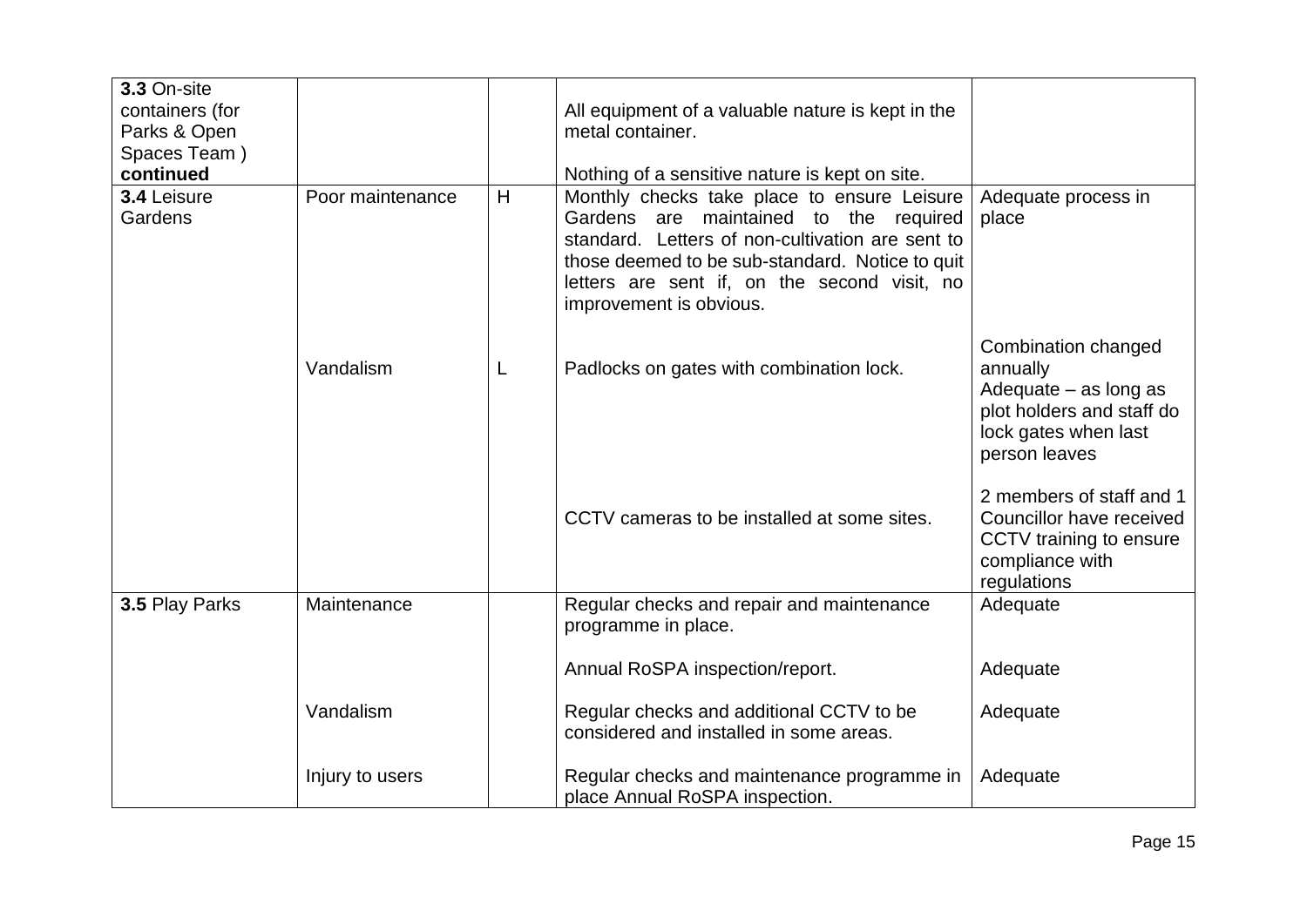| 4. VEHICLES &<br><b>LARGE</b><br><b>MACHINERY</b> |                                              |   |                                                                                                                                                                        |                                                      |
|---------------------------------------------------|----------------------------------------------|---|------------------------------------------------------------------------------------------------------------------------------------------------------------------------|------------------------------------------------------|
| 4.1 Vehicles                                      | Out of action<br>(repairs/accident)          | H | Regular servicing programme in place for all<br>vehicles. In case of delay due to repairs, re-<br>prioritise and make remaining vehicles available<br>to provide cover | Adequate                                             |
|                                                   | Delay to service (i.e.<br>emptying dog bins) | M | Alert residents via social media.                                                                                                                                      |                                                      |
|                                                   | <b>Budgets overrun</b>                       | L | Ensure annual budget is reviewed in line with<br>previous year spend and allow for contingency.<br>Request to use Reserves if budget does overrun                      |                                                      |
| 4.2 Mowers                                        | Out of action<br>(repairs)                   | H | These are leased machines so the contract<br>provides for call out for repairs.                                                                                        | Adequate (we have the<br>maximum cover<br>available) |
|                                                   | <b>Budgets overrun</b>                       | L | Ensure annual budget is reviewed in line with<br>previous year spend and allow for contingency.<br>Request to use Reserves if budget does<br>overrun                   | Adequate                                             |
|                                                   | <b>Accident claims</b>                       | H | Larger claims (over £250) covered by insurance                                                                                                                         |                                                      |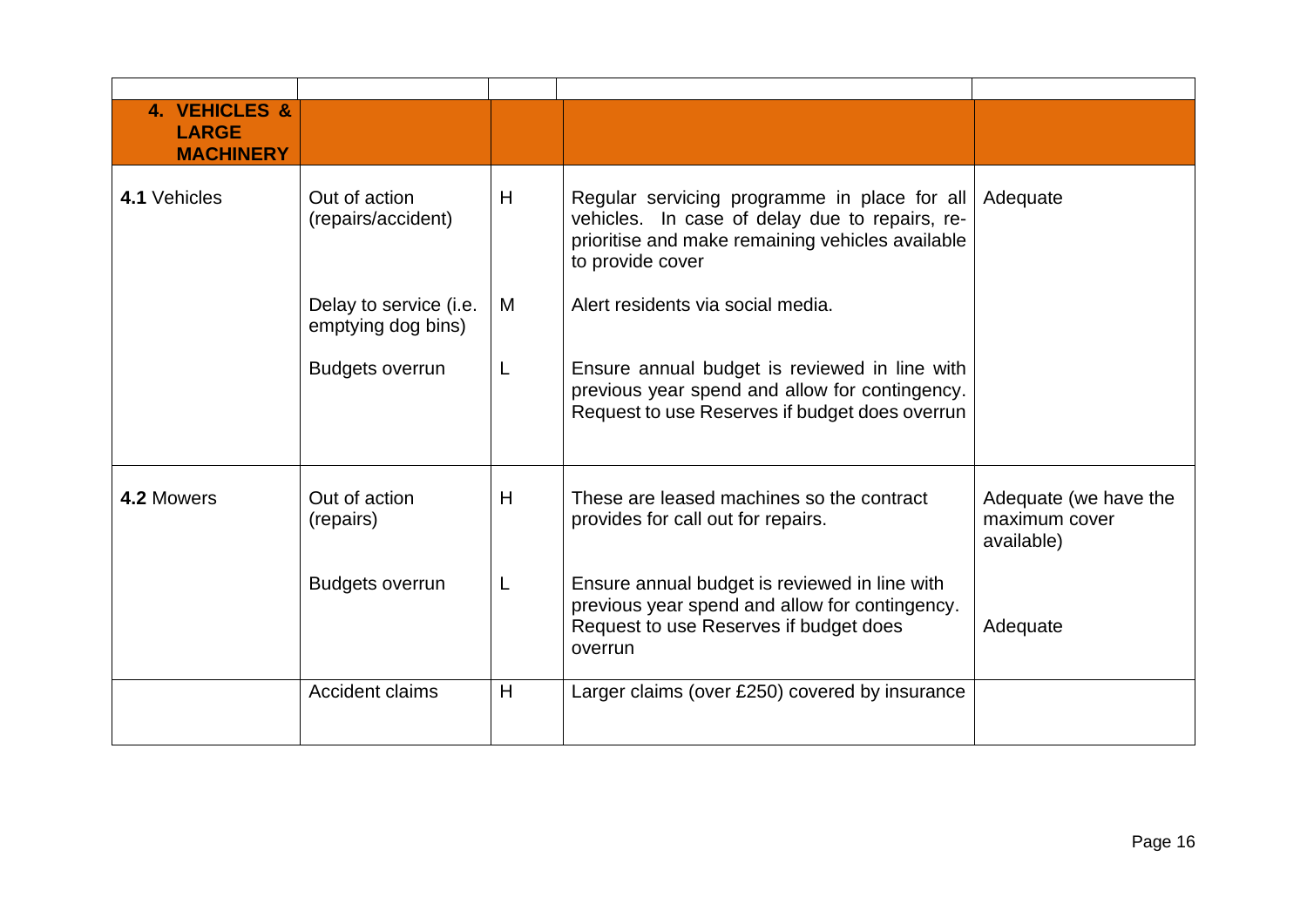| 5. LIABILITY    |                                                           |    |                                                                                                                                                                                                                                                                       | All adequate – policies<br>and procedures in place<br>to ensure compliance |
|-----------------|-----------------------------------------------------------|----|-----------------------------------------------------------------------------------------------------------------------------------------------------------------------------------------------------------------------------------------------------------------------|----------------------------------------------------------------------------|
| 5.1 Third Party | Risk to third parties,<br>property and<br>personal injury | L  | Public Liability Insurance in place<br>Health & Safety, First Aid Training available to<br>staff<br><b>Manual Handling training</b>                                                                                                                                   |                                                                            |
|                 | <b>Trees</b>                                              |    | Tree Survey being carried out Autumn 2019                                                                                                                                                                                                                             |                                                                            |
|                 | Contractors                                               | M  | Contractors supply copies of risk assessments<br>and public liability insurance                                                                                                                                                                                       |                                                                            |
| 5.2 Employer    | Compliance with<br>employment law                         | L. | Advice from membership of professional bodies<br>such as Society of Local Council Clerks (SLCC);<br>National Association of Local Councils (NALC);<br>Wiltshire branches: WALC & Swindon Area<br>Committee                                                            |                                                                            |
|                 | <b>Staff Safety</b>                                       | L  | Risk Assessment - Lone working<br>Fire Safety, Manual handling, specific training<br>needs to the job identified during assessments<br>and appraisals and undertaken.<br>Innoculations provided by local GP as/when<br>required<br>Cleaner undertaken Cleaning course | Innoculation programme<br>in place                                         |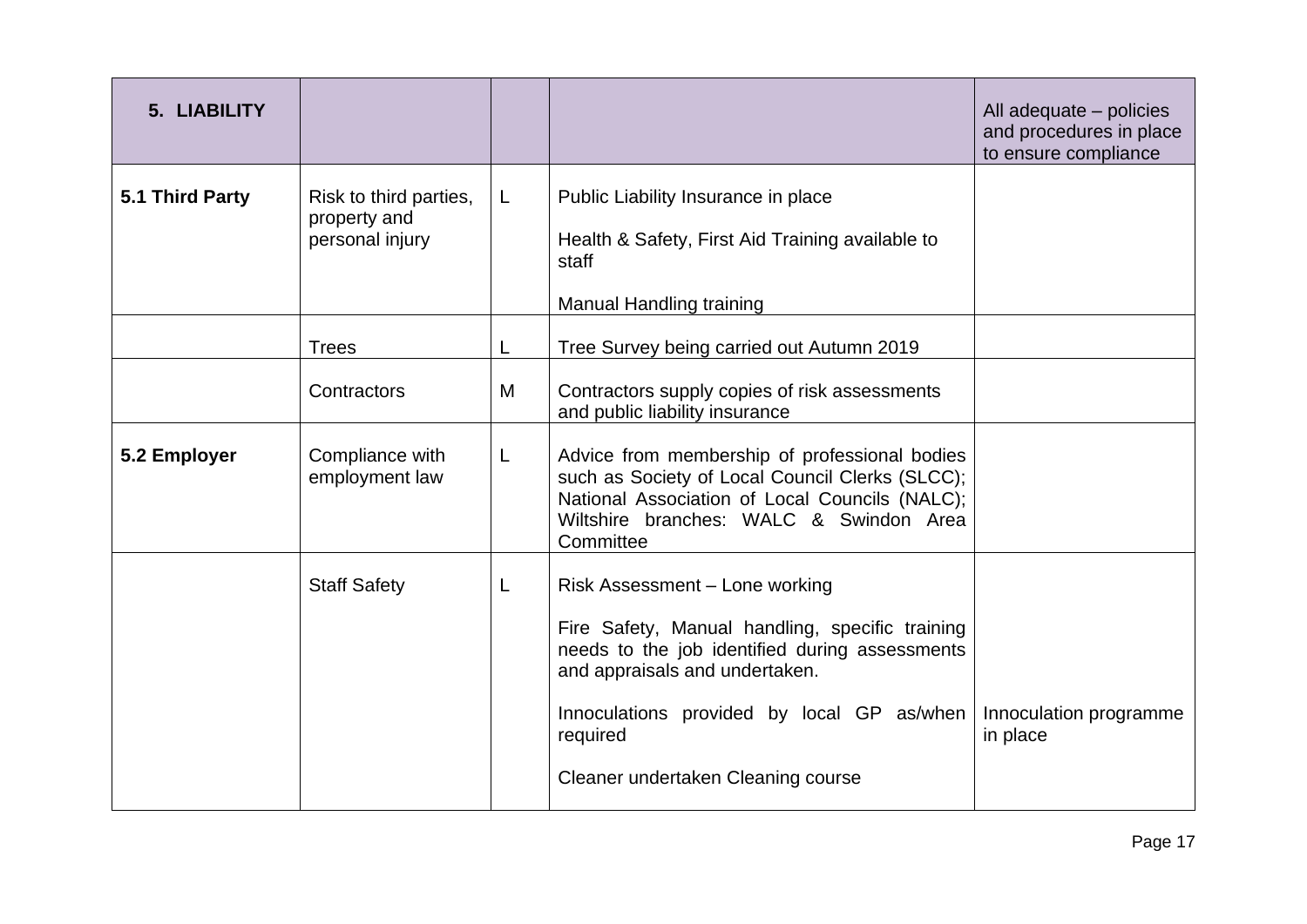| 5.3 Insurance | Inadequate cover                                         | L  | An insurance review is undertaken every year in<br>consultation with Broker.                                                                                                                                                                      | Tender for insurance<br>cover to be sought<br>every 3 years (due Feb<br>2020) |
|---------------|----------------------------------------------------------|----|---------------------------------------------------------------------------------------------------------------------------------------------------------------------------------------------------------------------------------------------------|-------------------------------------------------------------------------------|
| 5.4 Legal     | <b>Ensuring activities</b><br>are within legal<br>powers |    | Clerk and officers to receive ongoing training.<br>Legal advice can be sought from membership of<br>professional bodies as above and from Insurers.<br>New Councillors provided with training sessions.<br>Chairs of committees receive training. |                                                                               |
|               | Proper and timely<br>reporting via minutes               | L. | Full Council and Committees meet monthly – are<br>summoned to meetings in the legal manner and<br>minutes approved at next meetings. Agendas and<br>Minutes are published on the website and<br>displayed throughout the Parish via notice boards |                                                                               |
|               | <b>Documents</b>                                         |    | Retention Policy for documents is in place.                                                                                                                                                                                                       |                                                                               |

## **VERSION CONTROL**

| 1. Adopted by Full Council on 15 <sup>th</sup> October 2019. Minute Reference: FC123.1 B<br>2. Reviewed by Policy & Finance Committee 16 <sup>th</sup> June 2020 Ref 5.2<br>3. Adopted by Full Council on 23rd February 2021. Minute Refence: XXXX | No changes |
|----------------------------------------------------------------------------------------------------------------------------------------------------------------------------------------------------------------------------------------------------|------------|
|----------------------------------------------------------------------------------------------------------------------------------------------------------------------------------------------------------------------------------------------------|------------|